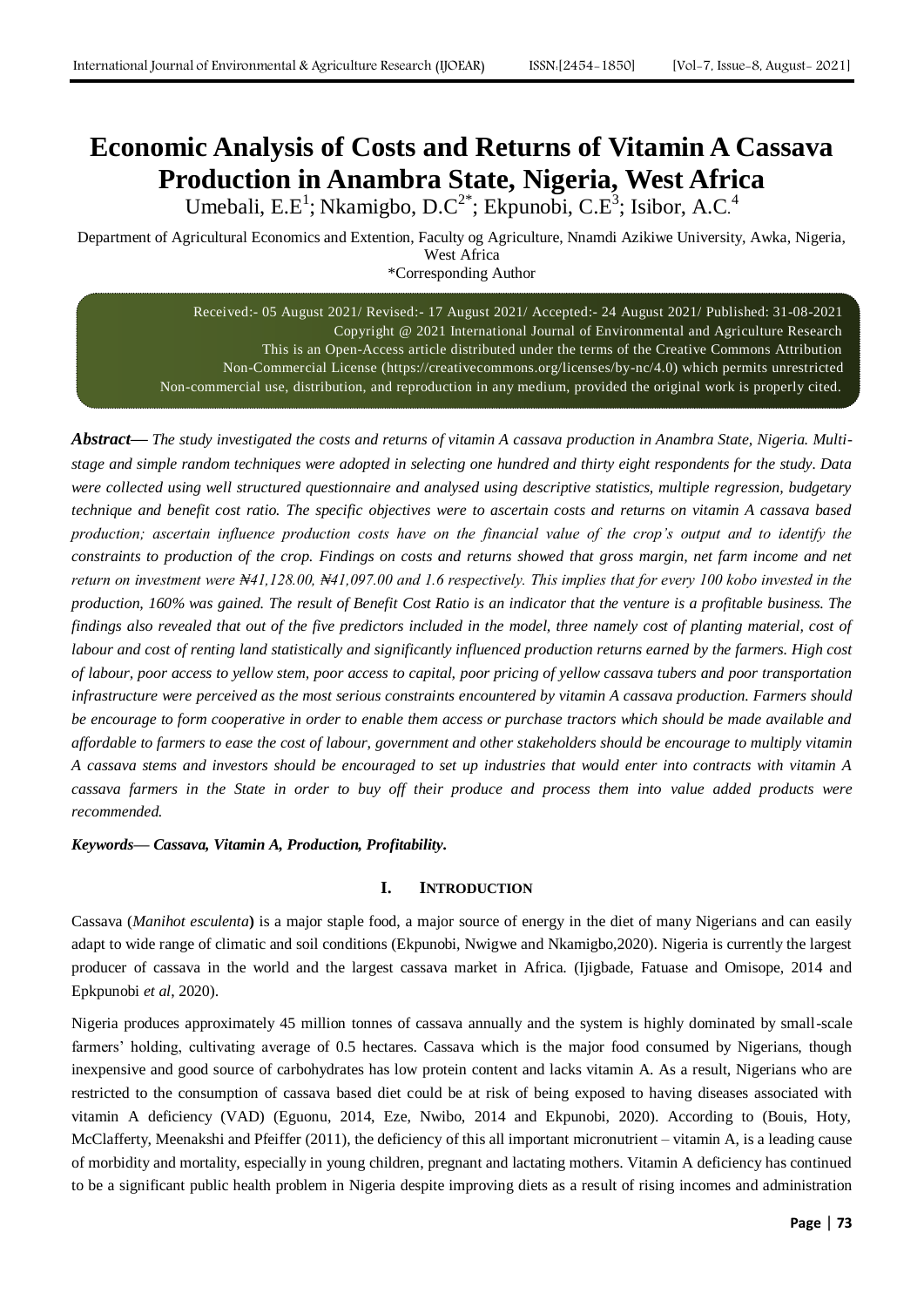of vitamin A capsules over the years (Ilona, Bouis, Moursi, Palenberg and Oparinde, 2017). To address the challenges associated with vitamin A deficiency and its severity, Nigerian government embarked on supplementation program with vitamin A for children within the ages of 6 months to 5 years during immunization and went ahead to mandate the fortification of some food item like wheat flour, sugar, vegetable oil with Vitamin A since year 2000 (Adeola, Ogunleye and Bolarinwa, 2017). However, the recurring transportation and administration cost associated with these efforts seems unsustainable especially for those in rural areas due to prevalence of poverty<sup>5</sup>. It is estimated that Nigeria losses over  $1.5$ billion dollars to vitamin and mineral deficiencies <sup>8</sup>. This is quite enormous for a developing country like Nigeria that is still grappling with poverty and unemployment. Animal foods that are good sources of Vitamin A are not affordable by the poor communities thus leaving food of plant origin as important source of pro-vitamin A in developing countries (World Bank, 2018). Vitamin A cassava has also been reported to be high yielding, resistant to major pests and diseases, and have shown delay in the onset of post-harvest deterioration (Tumuhimbise, Namtebi, Turyashemerwa and Muyong, 2013). However, variance in the colour of vitamin A cassava to that of other cassava varieties, which are traditionally white, raises question on whether the crop would generally be accepted by both the farmers and consumers in the State. Cases have been reported in the past where farmers and consumers rejected improved variety of a crop like maize, due to variance in colour (Ekpa and Linneman, 2018). This is one major issue that would determine the prospects of vitamin A production of the crop and its sustainability, in the State. Even though study carried out by (Nzeh and Ugwu,2014) on the cost and return on cassava production showed that cassava production and marketing is profitable, the researcher however observed that there is paucity of research study on the cost and return on vitamin A cassava production in the State. Hence, with the changing social characteristics of cassava farmers; changes in economic decisions they make; changes in economic realities; the costs and returns on vitamin A cassava production in Anambra State is called to question. As vitamin A cassava is increasingly being pushed to get to more smallholder farmers in Nigeria, it became important to ascertain the costs and returns of its production, identify the influence of production cost on financial value of the output and identify constraints to production of the crop.

#### **II. MATERIAL AND METHODS**

The study was carried out in Anambra State. The predominant occupations in these areas include farming, fishing, trading, craft, etc. It is situated on a generally low elevation on the eastern side of the River Niger sharing boundaries with Delta State to the west, Imo, Abia and Rivers State to the south, Enugu state to the East and Kogi state to the North. The state occupies an area of about 4,844 Km<sup>2</sup>, lies within longitude  $5^0 55^1$  and  $6^0 42^1$ N. The annual rainfall ranges from 1400 mm in the North to 2500 mm in the south with temperature of  $25^{\circ}$ C-  $35^{\circ}$ C. The population of the State is 4,182,232 with 863 Sqkm density (NPC, 2006). It consists of twenty-one (21) Local government areas (LGAs) and four agricultural zones.

The Population of the study was vitamin A cassava producers in Anambra State. According to the Anambra State Agricultural Development Programme, the state has eight thousand five hundred (8500) registered cassava producers. However, the list is not categorised into the different varieties of cassava produced. Pre- survey test carried out showed that about 5% (425) of the farmers produced vitamin A cassava. Multi-stage sampling technique was adopted in selecting sample for the study.

**Stage one,** simple random sampling technique was used to select three agricultural zones from the four agricultural zones of the state.

**Stage two,** simple random selection technique was used to select four Local Government Areas from each of three agricultural zones totaling twelve LGAs.

**Stage three,** simple random technique was used to select three communities from each of the twelve LGAs making a total of thirty six communities.

**Stage Four,** respondents were selected from each of the thirty six communities except in Anambra zone where only two respondents each were selected in three communities due to paucity of yellow cassava producers, while others were four. This made it a total of one hundred and thirty eight respondents (138) which formed the sample size.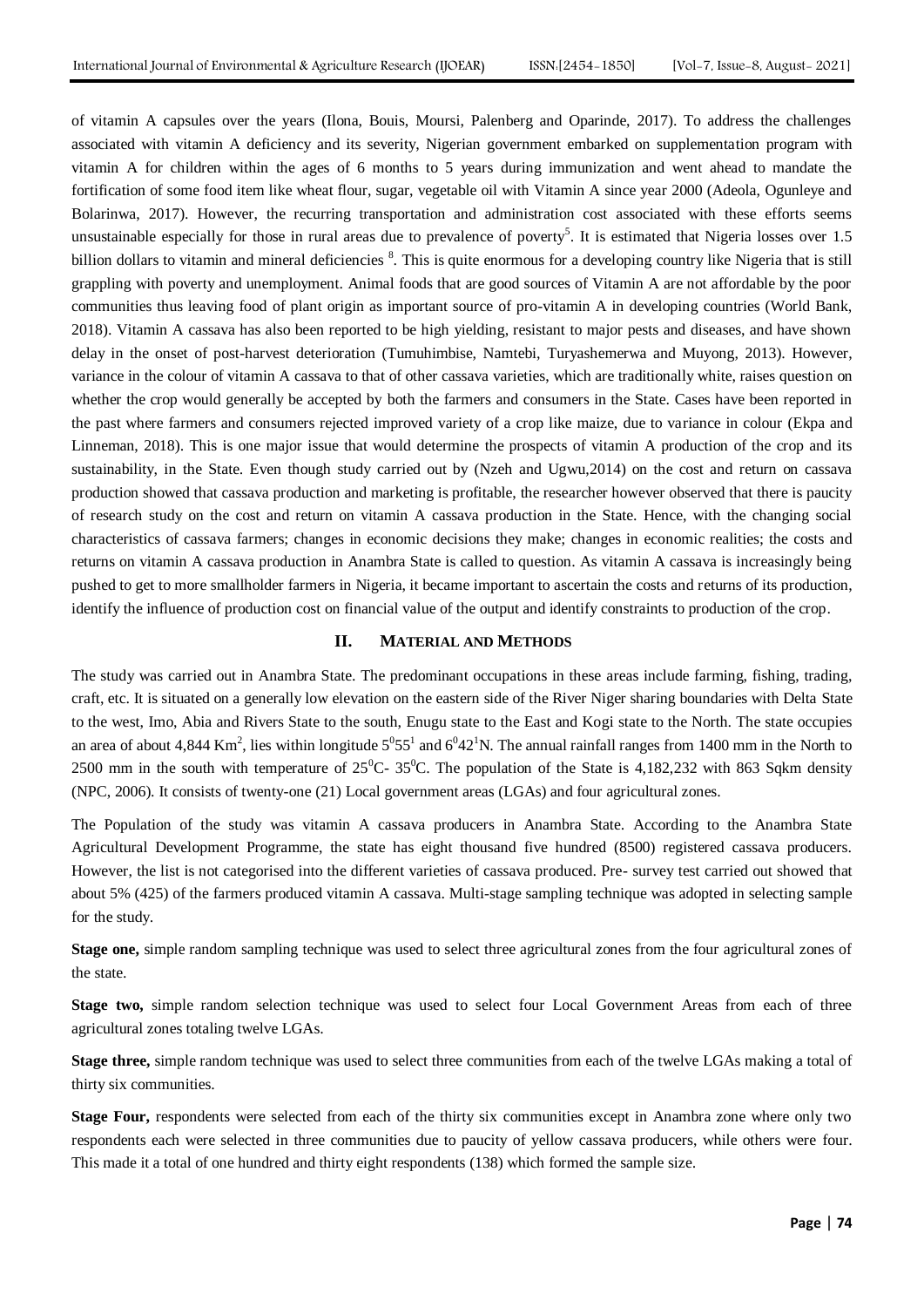| One plot (100 x 50Ft)     |                                                     |             |                               |  |
|---------------------------|-----------------------------------------------------|-------------|-------------------------------|--|
| <b>Agricultural Zones</b> | <b>LGAs</b>                                         | communities | <b>Sample size allocation</b> |  |
|                           |                                                     | Miata       | $\overline{c}$                |  |
|                           | Anambra West (6.4902°N, 6.7922°E)                   | Umuewelum   | $\sqrt{2}$                    |  |
|                           |                                                     | UmuezeAnam  | $\overline{2}$                |  |
|                           |                                                     | Umueri      | 4                             |  |
|                           | Anambra East (6.3093°N, 6.8673°E                    | Aguleri     | $\overline{\mathcal{L}}$      |  |
| Anambra Zone              |                                                     | Igbariam    | $\overline{\mathcal{L}}$      |  |
|                           |                                                     | Nteje       | $\overline{\mathcal{L}}$      |  |
|                           | Oyi (6.2246°N, 6.8887°E)                            | Awkuzu      | $\overline{4}$                |  |
|                           |                                                     | Ogbunike    | 4                             |  |
|                           |                                                     | Omor        | $\overline{\mathcal{L}}$      |  |
|                           | Ayamelum (6.553553°N, 6.986939°E)                   | IfiteOgwari | $\overline{\mathcal{L}}$      |  |
|                           |                                                     | Igbakwu     | 4                             |  |
|                           |                                                     | Mgbakwu     | 4                             |  |
|                           | Awka North (6°12 <sup>1</sup> 45.68N, 7°0419"E)     | Isuaniocha  | 4                             |  |
|                           |                                                     | Achala      | 4                             |  |
|                           |                                                     | Awka        | $\overline{\mathcal{L}}$      |  |
|                           | Awka South (6°09 <sup>1</sup> 60.00"N, 7°0360.00"E) | Amawbia     | $\overline{\mathcal{L}}$      |  |
| Awka Zone                 |                                                     | Nibo        | $\overline{\mathcal{L}}$      |  |
|                           | Dunukofia (6°16'20"N, 6°5738"E)                     | Ukpo        | $\overline{4}$                |  |
|                           |                                                     | Nawgu       | 4                             |  |
|                           |                                                     | Ukwulu      | $\overline{\mathcal{L}}$      |  |
|                           |                                                     | Abagana     | $\overline{\mathbf{4}}$       |  |
|                           | Njikoka (6°11'3.12"N, 6°58'35.58"E)                 | Abba        | 4                             |  |
|                           |                                                     | Enugwu-ukwu | $\overline{\mathcal{L}}$      |  |
|                           |                                                     | Ajali       | 4                             |  |
|                           | Orumba North (6"02'46N, 7"12'36E)                   | Ufuma       | 4                             |  |
|                           |                                                     | Awa         | 4                             |  |
|                           |                                                     | Umunze      | $\overline{\mathcal{A}}$      |  |
|                           | Orumba South $(5^{\circ}58'0''N, 7^{\circ}13'0''E)$ | Ihite       | 4                             |  |
| Aguata Zone               |                                                     | Ibughubu    | $\overline{4}$                |  |
|                           | Aguata (6°01'0"N, 7°05'0"E)                         | Umuchu      | $\overline{4}$                |  |
|                           |                                                     | Uga         | $\overline{\mathcal{L}}$      |  |
|                           |                                                     | Umuona      | $\overline{\mathbf{4}}$       |  |
|                           | Nnewi South (6°0'37.8684"N, 6°54'37.2420"E)         | Otolo       | 4                             |  |
|                           |                                                     | Uruagu      | 4                             |  |
|                           |                                                     | Umudim      | 4                             |  |
| Total                     |                                                     |             | 138                           |  |

**TABLE 1 SAMPLE SIZE ALLOCATION**

*Values in parenthesis represent the Global position of the site*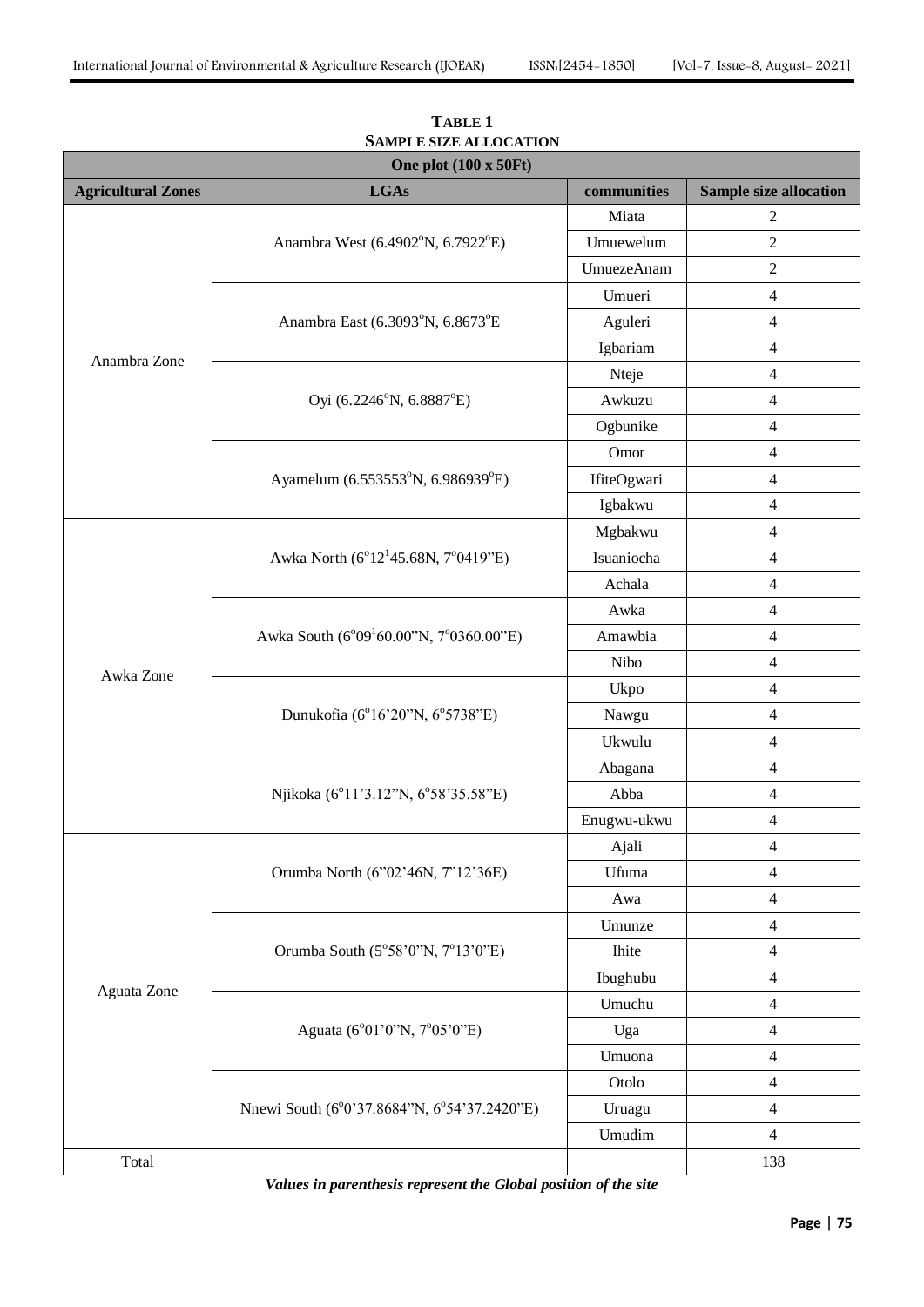# **2.1 Method of Data Collection**

Primary data used for the study were derived from set of structured questionnaire and also subjected to descriptive and inferential analysis- mean, standard deviation percentages, frequency, multiple regression, budgetary technique and benefit cost ratio.

# **2.2 Model Specification**

The regression function analysis was used in four functional forms from which the lead equation was chosen on the basis of the values of the coefficient of Multiple Determination  $(R^2)$  as well as the signs and significance of the regression parameters. This is stated explicitly as;

 $Y = a + b_1X_1 + b_2X_2 + e$ ; as described by (Akinbile, 2015).

 $Y =$  Output

The regression function postulated for cassava production in the study area is shown in the explicit form using four functional forms; the linear, semi log, double log and exponential. The four functional forms were evaluated using ordinary least square method. The explicit forms of the functional forms are as follows:

# *Linear function*

log Y = b0+b1COLAB+b2COFERT+b3CPM+b4COSTPEST+b5COSTLAND+e

# *Exponential function*

LogQ= b0+b1COLAB+b2COFERT+b3CPM+b4COSTPEST+b5COSTLAND+e

#### *Semi-log function*

Q= b0+b1logCOLAB+b2logCOFERT+b3logCPM+b4logCOSTPEST+b5logCOSTLAND+e

# *Double log*

LogQ= b0+b1logCOLAB+b2logCOFERT+b3logCPM+b4logCOSTPEST+b5logCOSTLAND+e

Where Y is the total output in kg

|--|--|

| Q               |     | Total output (in kg)                                                                 |
|-----------------|-----|--------------------------------------------------------------------------------------|
| Py Q            | $=$ | Value of total output (in naira)                                                     |
| <b>COLAB</b>    | $=$ | Cost of Labour (in naira)                                                            |
| <b>COFERT</b>   | $=$ | Cost of fertilizer (in naira)                                                        |
| <b>CPM</b>      | $=$ | Cost/amount spent on planting material (in naira)                                    |
| <b>COSTPEST</b> | $=$ | Cost of pesticides and herbicides (in naira)                                         |
| <b>COSTLAND</b> | $=$ | Cost/amount spent on renting/leasing land (in naira)                                 |
| E               | $=$ | Stochastic error term (error term assume to have a zero mean and constant variance). |

Profitability was estimated using budgetary tool, which measured the difference between total revenue (TR) and the total cost (TC). Net return is given as *TR-TC*

Where;  $TR = Total Revenue = P.Q$  (P=Price, Q=Quantity);  $TC = Total cost$ .

# **III. RESULTS AND DISCUSSION**

#### **3.1 Cost and Returns of Vitamin A Cassava Production in Anambra State**

The analysis of profitability of vitamin A cassava production using enterprise budgeting and benefit cost ratio is shown in Table 2. Total revenue (TR) from yellow cassava production was  $\mathbb{N}$  66,726.00 while total variable cost (TVC) and total cost of production were  $\mathbb{N}$  25,598.00 and  $\mathbb{N}$  25, 629.00 respectively. The cost of labour (35.5%) and fertilizer (28.1%) constitute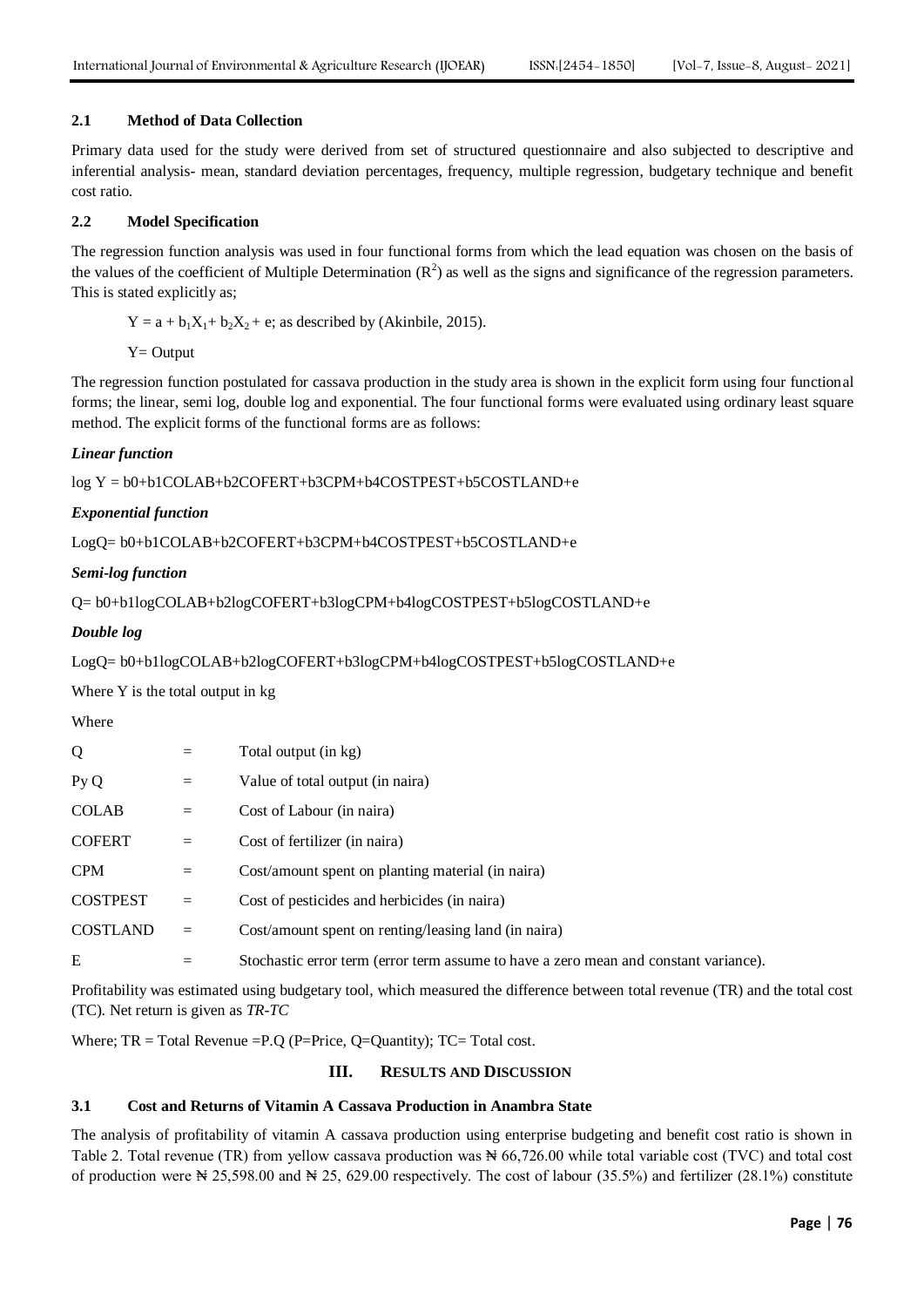the major cost in the production of vitamin A cassava in the study area while hoe and cutlass (35.5%) has the least annual depreciation value. The analysis further revealed that gross margin, net farm income and net return on investment were ₦41,128.00, ₦41,097.00 and 1.6 respectively. This implies that for every 100 kobo invested in the production, 160% was gained. From the result, investors are encouraged to go into the production of the crop as they are sure of making profit. This agrees with (Nkamigbo, Atiri, Gbughemobi and Obiekwe, 2015) who reported a mean rate of return of 153% of hybrid maize in their study area. The implication of this is that vitamin A cassava production in the study area is a better investment.

| <b>Variables</b>                 | Amount $(\mathbb{N})$ | Percentage (%) |
|----------------------------------|-----------------------|----------------|
| <b>Total Revenue</b>             | 66,726.00             |                |
| Cost of planting material        | 4,160.00              | 16.3           |
| Cost of labour                   | 9,526.00              | 37.2           |
| Cost of fertilizer               | 7,190.00              | 28.1           |
| Agro chemicals                   | 2,814.00              | 10.1           |
| Cost of land renting             | 1,908.00              | 7.5            |
| <b>Total Variable Cost (TVC)</b> | 25,598.00             | <b>100</b>     |
| <b>Fixed Cost</b>                |                       |                |
| Depreciation on wheelbarrow      | 10.00                 | 32,3           |
| Depreciation on hoe              | 5.00                  | 16.1           |
| Depreciation on cutlass          | 5.00                  | 16.1           |
| Depreciation on sprayers         | 11.00                 | 35.5           |
| <b>TOTAL FIXED COST</b>          | 31.00                 | 100            |
| Total Cost (TVC+TFC)             | 25,629.00             |                |
| Gross Margin (TR-TC)             | 41.128.00             |                |
| NFU (TR-TC)                      | 41,097.00             |                |
| NROI (NFI/TC)                    | 1.6                   |                |

**TABLE 2 COST AND RETURNS ON VITAMIN A CASSAVA FARMERS IN ANAMBRA STATE**

Also the analysis of profitability of vitamin A cassava production using Benefit Cost Ratio is shown below.

Benefit Cost Ratio (BCR) =  $\frac{\text{Total Revenue}}{\text{Total market}}$  $\frac{\text{Total Revenue}}{\text{Total market Cost}} = \frac{\text{N66,726.00}}{\text{N25,629.00}}$  $\frac{1400,720.00}{1425,629.00}$  = 2.6

 $BCR > 1 =$  Profitable.

From the result of the analysis, yellow cassava production in the study area with  $BCR > 1$  indicator that the venture is a profitable business.

#### **3.2 Influence Production Costs have on Financial Value of Vitamin A Cassava Output in Anambra State**

Table 3 shows outputs of the four functional forms of the regression model for predictors of the influence production cost have on the financial value of yellow cassava output in the study area. The result indicated that output of the Exponential function gave the best result in terms of number of significant predictors, signs and sizes of the predictors as well as the value of F- statistic,  $R^2$  adjusted and was chosen as the lead equation. The coefficient of multiple determination  $(R^2)$  54.6% meant that 54% of the variation in the profit was explained by the variations in the independent variables while the remaining 46%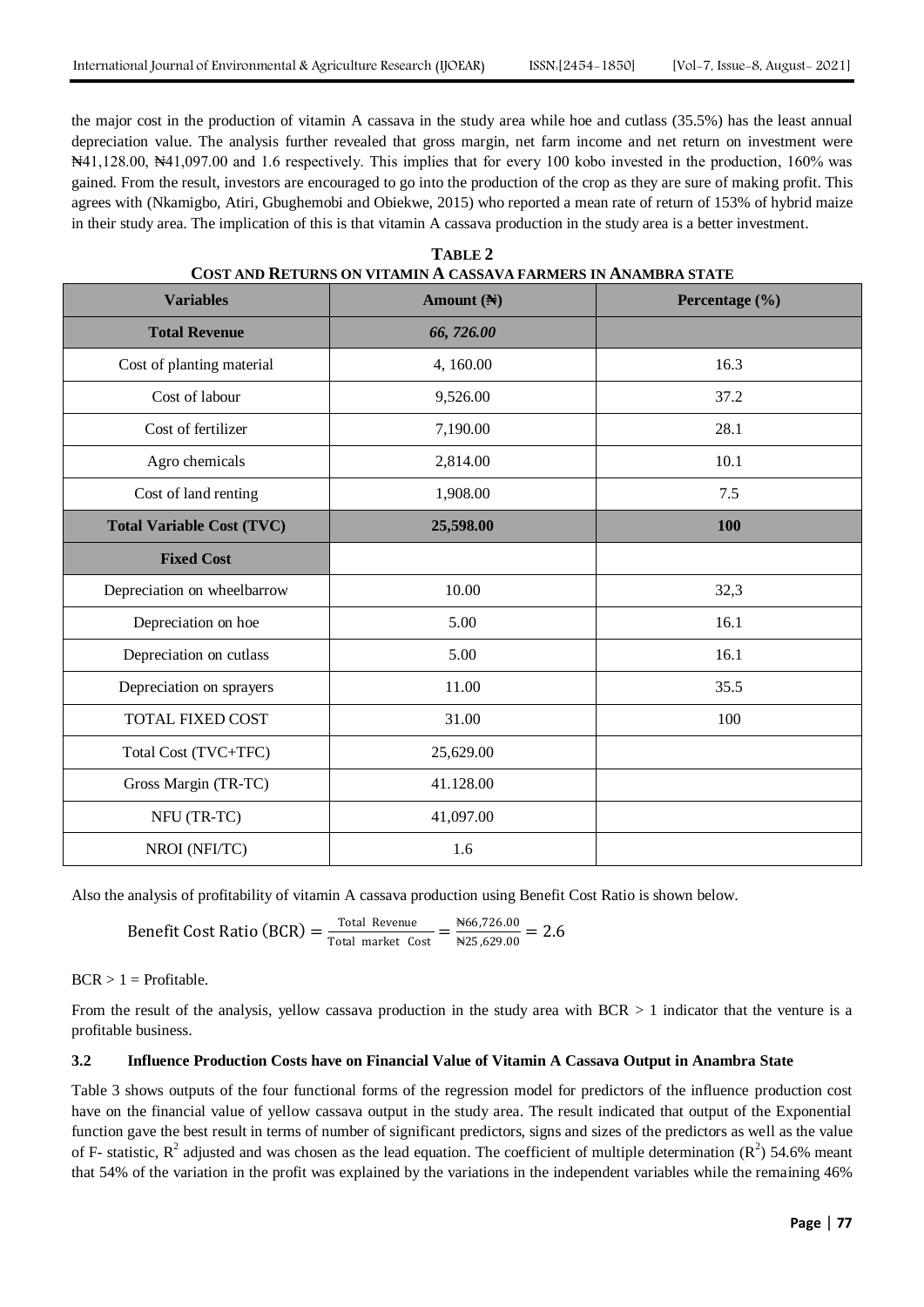was due to error. The F-statistic value of 31.70 was significant and confirms to overall significance of the regression analysis. The equation is given as:

# log Y = b0+b1COLAB+b2COFERT+b3CPM+b4COSTPEST+b5COSTLAND+e

log Y = 4.549+2.873COLAB+0.115COFERT+1.965CPM+0.68COSTPEST+1.989COSTLAND+e .

Out of the five predictors included in the model, three namely cost of planting material, cost of labour and cost of renting land statistically and significantly influenced production returns earned by the farmers. The cost of planting material was positive and highly statistically significant at 1% probability level. This implies that unit increase in the cost of procurement of planting material will result in increase in the financial value of vitamin A cassava output in the study area. This is in consonance with (Ekpunobi, *et al*, 2020) who stated that increase in planting material is bound to increase output and producers could procure additional planting material for available land space. The effect of cost of labour was also positive and highly statistically significant suggesting that it is a crucial input in vitamin A cassava production. The positive sign of the co-efficient of cost of renting/leasing land suggests a direct relationship between farm size and output level. The implication of this is that the more farm acquired will generate a higher output (income) to the farmer. This agrees with the report of (Okeke, Nkamigbo and Chukwuji, 2013) that farm size has a direct relationship with the output and larger farm size generate higher income to the farmer.

**TABLE 3 INFLUENCE PRODUCTION COSTS HAVE ON THE MONETARY VALUE OF VITAMIN A CASSAVA OUTPUT IN ANAMBRA STATE**

| Influence Production Costs have on Monetary Value of Vitamin A Cassava Output in Anambra State           |               |              |                          |               |                 |  |
|----------------------------------------------------------------------------------------------------------|---------------|--------------|--------------------------|---------------|-----------------|--|
| <b>Variable</b>                                                                                          | <b>Linear</b> | Semi log     | Exponential <sup>1</sup> | Double log    | <b>Decision</b> |  |
| Constant                                                                                                 | $-92811.457$  | 200732.312   | 4.549                    | 3.086         |                 |  |
|                                                                                                          | $(-1.477)$    | (0.302)      | $(104.915)$ ***          | $(6.276)$ *** |                 |  |
| Cost of plant.                                                                                           | $-0.200$      | $-89068.393$ | 1.965                    | 0.332         |                 |  |
| Material (CPM)                                                                                           | $(-0.215)$    | $(-0.597)$   | $(3.062)$ ***            | $(3.011)$ *** | Reject          |  |
| Cost of fert.                                                                                            | 0.097         | 33386.058    | 0.115                    | 0.046         |                 |  |
| (COFERT)                                                                                                 | (0.57)        | (1.112)      | (1.761)                  | $(2.082)$ **  | Accept          |  |
| Cost of pest and herb                                                                                    | 9.715         | 41873.519    | 0.068                    | 0.032         |                 |  |
| (COPEST)                                                                                                 | (0.632)       | (1.048)      | (0.921)                  | (1.072)       | Accept          |  |
| Cost of Lab.                                                                                             | 2.300         | 1.2052.147   | 2.873                    | 0.004         |                 |  |
| (COSTLAB)                                                                                                | $(3.040)$ *** | (0.195)      | $(5.501)$ ***            | (0.0087)      | Reject          |  |
| Cost of renting/Leasing land                                                                             | 20.265        | 63547.053    | 1.989                    | 0.060         |                 |  |
| (COSTLAND)                                                                                               | $(5.570)$ *** | $(2.395)$ ** | $(7.919)$ ***            | $(0.003)*$    | Reject          |  |
| $R^2$                                                                                                    | 0.261         | 0.085        | 0.546                    | 0.297         |                 |  |
| F statistics                                                                                             | 9.310***      | 1.931**      | 31.701***                | 8.795***      |                 |  |
| Sample size                                                                                              | 138           | 138          | 138                      | 138           |                 |  |
| Figures in parenthesis are t- ratios. *** Significant at 1%; ** Significant at 5%; * Significant at 10%. |               |              |                          |               |                 |  |

*Source: Computed from the Field Survey Data, 2020*

# **3.3 Constraints to Vitamin A Cassava Production in Anambra State**

The constraints associated to vitamin A cassava production were shown in Table 4. High cost of labour, poor access to vitamin A stem, poor access to capital, poor pricing of vitamin A cassava tubers and poor transportation infrastructure were perceived as the most serious constraints encountered by vitamin A cassava production with high percentages of 62.3, 54.3, 50.7, 43.5 and 43.5 respectively. High cost of fertilizer (39.1%) and insecurity challenge/fear of herdsmen attack (36.2%) also affect its production. Yakassai (2010) and Emmanuel (2013) highlighted finance as a factor impeding emergence of modern cassava production system. Other constraints of less importance were high cost of transportation (16.7%), difficulty in accessing large expanse of land (15.9%), pest and diseases (8.7%) and poor access to extension services (4.3%). This is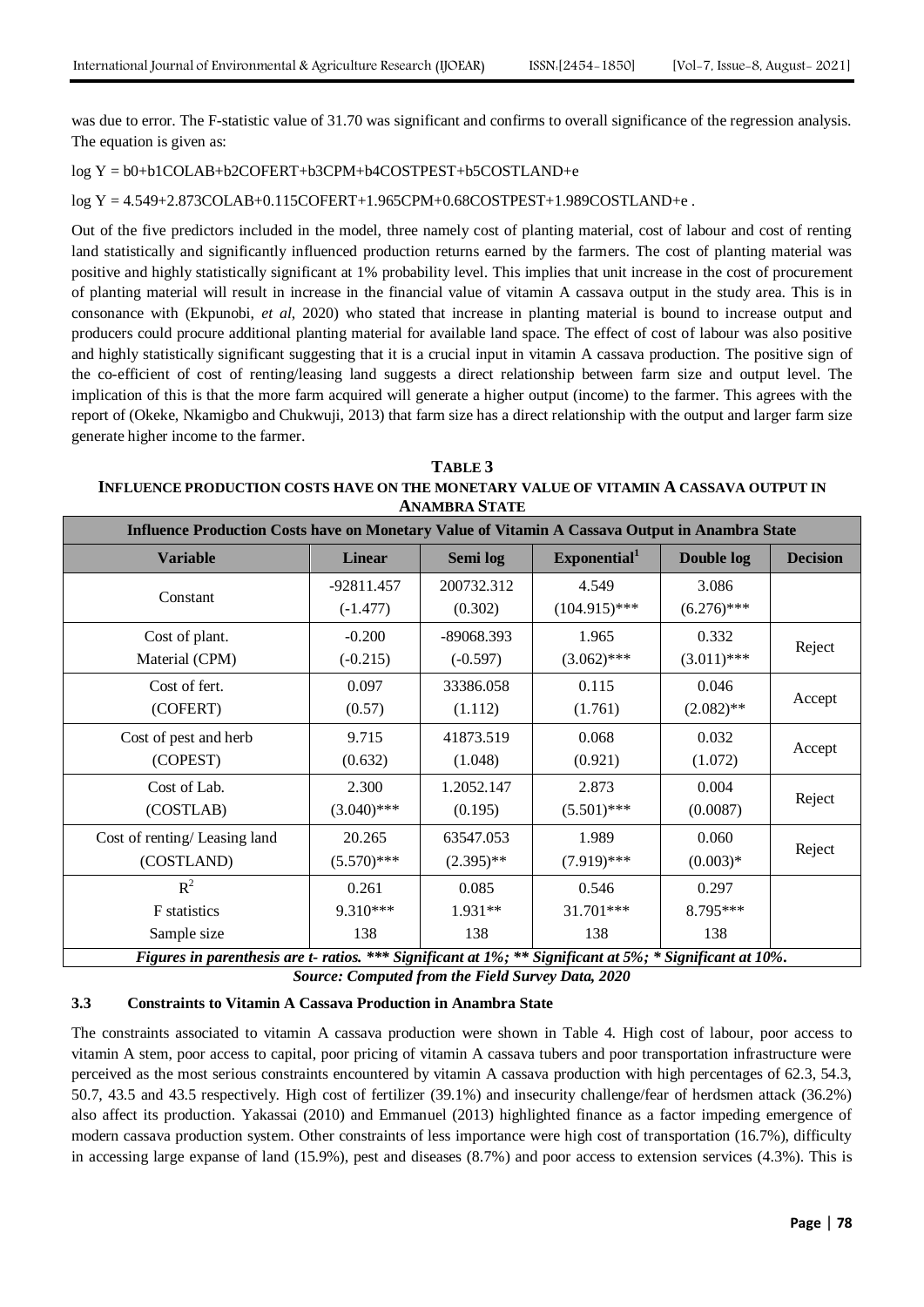contrary to (Nkamigbo, Nwoye, Makwudo and Gbughemobi, 2018) who reported inadequate extension and pest and disease infestation as the major constraints to maize production.

| <b>Constraints</b>                             | <b>Frequency</b> | Percentage |
|------------------------------------------------|------------------|------------|
| Poor access to yellow cassava stem             | 75               | 54.3       |
| High cost of fertilizer                        | 54               | 39.1       |
| Poor pricing of yellow cassava tubers          | 60               | 43.5       |
| Pest and diseases                              | 12               | 8.7        |
| Poor access to capital                         | 70               | 50.7       |
| High cost of labour                            | 86               | 62.3       |
| Insecurity challenge (fear of herdsmen attack) | 50               | 36.2       |
| Difficulty in accessing large expanse of land  | 22               | 15.9       |
| Poor transportation infrastructure             | 60               | 43.5       |
| High cost of transportation                    | 23               | 16.7       |
| Poor access to extension services              | 6                | 4.3        |

**TABLE 4**

*Multiple responses* **Source: Field survey, 2020**

#### **IV. CONCLUSION**

The result of costs and returns of vitamin A cassava production from one plot (100 x 50Ft) revealed that gross margin, net farm income and net return on investment were N41,128.00, N41,097.00 and 1.6 respectively. This implies that for every 100 kobo invested in the production, 160% was gained. The cost of labour (35.5%) and fertilizer (28.1%) were the major cost in the production of vitamin A cassava. Multiple regression analysis revealed that cost of planting material, cost of labour and cost of renting land statistically and significantly determined net farm income earned by the farmers while cost of fertilizer and cost of pest were not significant. . High cost of labour (62.3%), poor access to vitamin A cassava stem (54.3%), poor access to capital (50.7%), poor pricing of vitamin A cassava tubers (43.5%) and poor transportation infrastructure 43.5%) were perceived as the most serious constraints to vitamin A cassava production in the study area. It was recommended that farmers should be encouraged to form cooperatives in order to enable them access or purchase tractors which should be made available and affordable to farmers to ease the cost of labour, government and other stakeholders should be encouraged to multiply yellow cassava stems and investors should be encouraged to set up industries that would enter into contracts with vitamin A cassava farmers in the State in order to buy off their produce and process them into value added products.

#### **REFERENCES**

- [1] Ekpunobi C.E, Nwigwe A.C, Nkamigbo D.C. (2020). Socio economic determinants of yellow cassava production in Anambra State, Nigeria. Intl Journal of Applied Science and Research 3(2), 90-100.
- [2] Ijigbade J.O, Fatuase A.I and Omisope E.T. (2014). Conduct and profitability of gari production for increased food security in Ondo State, Nigeria. *IOSR Journal of Humanities and Social Science*. 19(7), 89-95.
- [3] Eguono I.(2014). A look at cassava production in Nigeria. Intl Journal of Agricultural Sciences. 5 (5), 818-819.
- [4] Eze A.V, Nwibo, S.U.(2014). Economics and technical efficiency of cassava production in Ika North East Local Government Area Delta State, Nigeria*.* Journal of Development and Agricultural Economics. 6(12), 429-436.
- [5] Bouis, H.E, Hoty, C, McClafferty, B., Meenakshi, J.V., Pfeiffer, W.H. (2011). Bio-fortification: A New Tool To Reduce Micronutrient. 31-40.
- [6] Ilona. P., Bouis, H.E., Moursi, M, Palenberg, M., Oparinde, A. (2017). Vitamin A cassava in Nigeria: crop development and delivery. African Journal of Food, Agriculture, Nutrition and Development. 17(2):12000-12025.
- [7] Adeola, R.G., Ogunleye, K.Y, Bolarinwa, I.F. (2017). Yellow cassava attributes influencing Its utilization among cassava processors in Oyo State. International Journal of Environment Agriculture and Biotechnology. 2(5): 2650-2658.
- [8] World Bank.(2018). Nigerias *Accelerating Nutrition Results in Nigeria Project (English).*Washington, D.C: World Bank Group. 1- 120.
- [9] Tumuhimbise, G.A, Namtebi, A., Turyashemerewa, F., Muyong, J.(2013). Provitamin A Crops: Acceptability, Bioviability, Efficacy and Effectiveness. Food and Nutrition Science. 4(4), 430-435.
- [10] Ekpa, O., Linneman, A.R. (2018). Sub-saharan African maize-based foods: Technological perspectives to increase the food and nutrition security impacts of maize breeding programmes. *Global Food Security*. 17, 48-56.